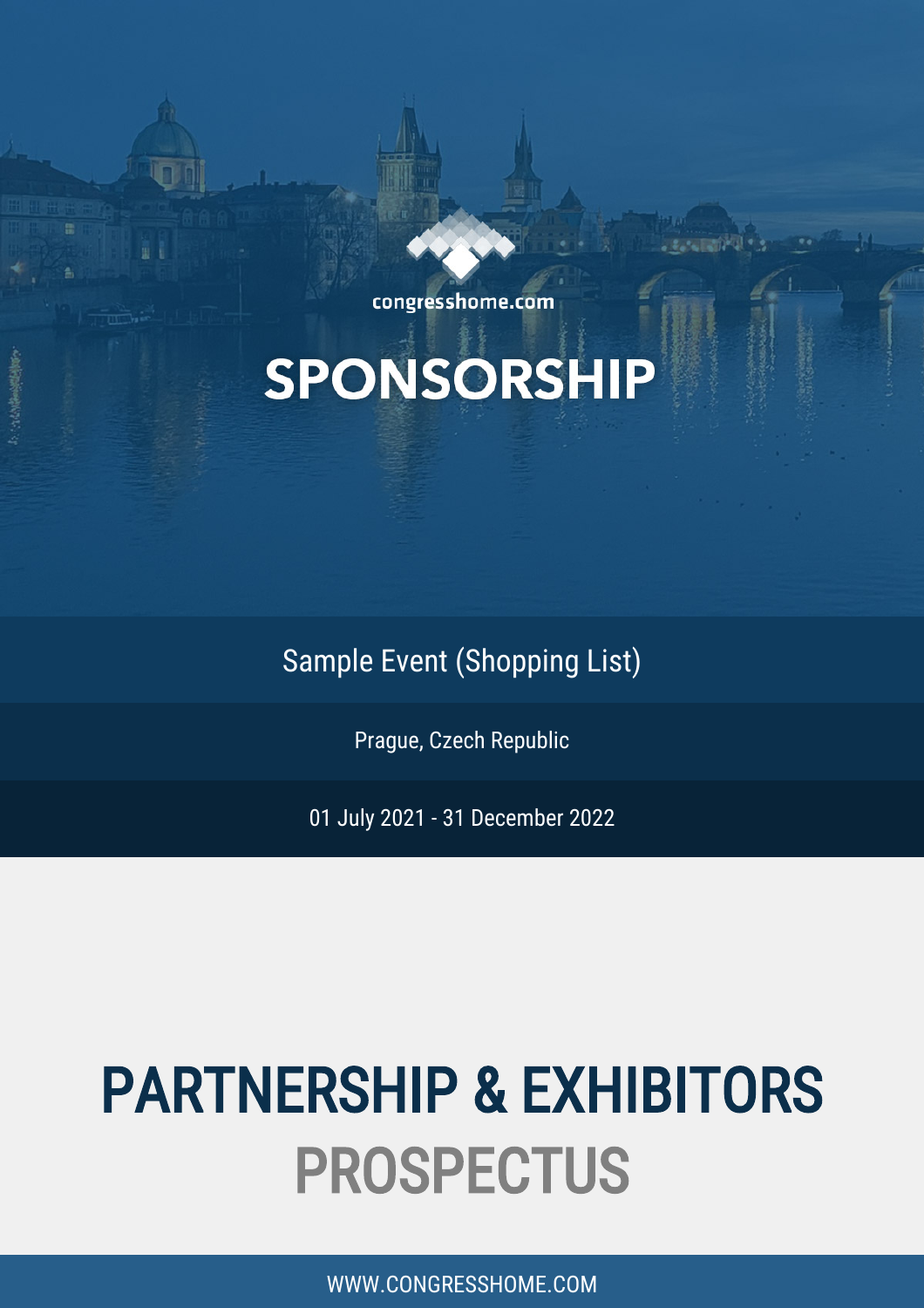Intro text: Lorem ipsum dolor sit amet, consectetur adipiscing elit. Etiam molestie, magna quis blandit accumsan, tellus eros dapibus quam, nec maximus mauris ligula et diam. Nunc non augue sagittis, aliquam elit sit amet, lobortis mauris. Fusce ultricies, neque quis tempus pretium, velit est commodo nibh, semper vestibulum eros nunc ac leo. Fusce erat ante, convallis a sodales ac, rutrum vel ex. Suspendisse cursus molestie nisi at maximus. Aenean et facilisis lorem. Suspendisse lentesque fringilla nisl in mattis. Nullam eu lacus nulla. Sed a velit eu risus maximus tincidunt. Quisque venenatis ex lacus, luctus mattis ligula sagittis eget. Curabitur scelerisque auctor ex, a eleifend augue consectetur at. Class aptent taciti sociosqu ad litora torquent per conubia nostra, per inceptos himenaeos. Suspendisse cursus venenatis imperdiet. Suspendisse at nulla. U dui auctor efficitur dapibus sit amet nunc.

Fusce sed facilisis arcu, sed iaculis velit. Curabitur vitae lorem nisl. Phasellus fermentum egestas dui, non bibendum nibh scelerisque sit amet. Sed quis urna enim.

- $\vee$  Aenean porttitor risus in neque auctor
- $\vee$  Proin id metus aliquet, condimentum nisi ac
- $\vee$  Quisque pellentesque turpis sit amet sem placerat
- $\vee$  Nunc pellentesque purus sed feugiat rhoncus

### Partnership Levels

#### Diamond Partner 50 000 EUR

- $\checkmark$  3rd priority choice for the exhibition space location
- $\vee$  Exhibition space of 250 m2
- $\sim$  10 Exhibitor registrations
- $\vee$  10 Gala Dinner tickets
- $\checkmark$  Partner's logo on the official website in relevant partnership category with a link to Partner's homepage
- $\vee$  Partner's introduction on the offcial website under relevant partnership category (250 words)
- $\times$  6 inserts in the Delegate Bags
- $\vee$  advertisment in the Final programme inside page
- $\times$  advertisment in the Book of Abstract

#### Gold Partner 25 000 EUR

- $\leq$  1st priority choice for the exhibition space location
- $\vee$  Exhibition space of 150 m2
- $\vee$  Industry Satellite Symposium (Industry Sattelite Symposia will be assigned on a "first come, first served" basis, time - symposium vs. dismantling, Basic AV Media?, parallel/nonparallel)
- $\angle$  8 Exhibitor registrations
- $\angle$  8 Gala Dinner tickets
- $\checkmark$  Partner's logo on the official website in relevant partnership category with a link to Partner's homepage
- $\vee$  Partner's introduction on the offcial website under relevant partnership category (150 words)
- $\vee$  Partner's logo and acknowledgement on the main stage
- $\vee$  Banner with Partner's logo at the registration area
- $\times$  5 inserts in the Delegate Bags
- $\checkmark$  advertisment in the Final programme inside page
- advertisment in the Book of Abstracts



ARTNER

ARTN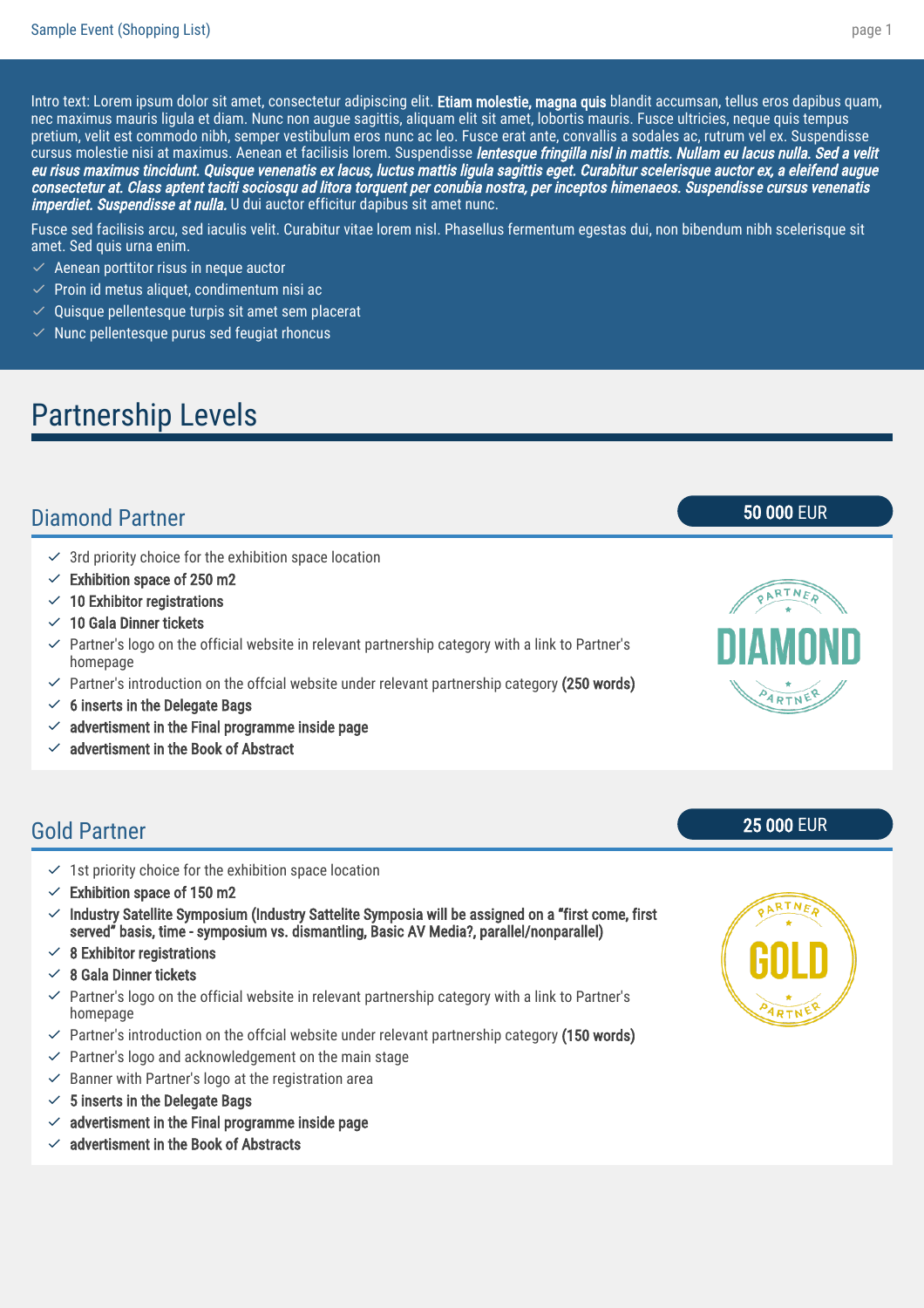#### Silver Partner 12 000 EUR

- $\angle$  2nd priority choice for the exhibition space location
- $\checkmark$  Exhibition space of 100 m2
- $\checkmark$  6 Exhibitor registrations
- $\checkmark$  6 Gala Dinner tickets
- $\checkmark$  Partner's logo on the official website in relevant partnership category with a link to Partner's homepage
- $\vee$  Partner's introduction on the offcial website under relevant partnership category (100 words)
- $\vee$  Banner with Partner's logo at the registration area
- $\checkmark$  3 inserts in the Delegate Bags
- $\checkmark$  advertisment in the Final programme inside page
- $\checkmark$  advertisment in the Book of Abstracts

#### Bronze Partner 9000 EUR

- $\checkmark$  3rd priority choice for the exhibition space location
- $\vee$  Exhibition space of 60 m2
- $\angle$  4 Exhibitor registrations
- $\angle$  4 Gala Dinner tickets
- $\vee$  Partner's logo on the official website in relevant partnership category with a link to Partner's homepage
- $\vee$  Partner's introduction on the offcial website under relevant partnership category (50 words)
- $\angle$  2 inserts in the Delegate Bags
- $\checkmark$  advertisment in the Final programme inside page
- $\vee$  advertisment in the Book of Abstract



# PARTNER ARTNE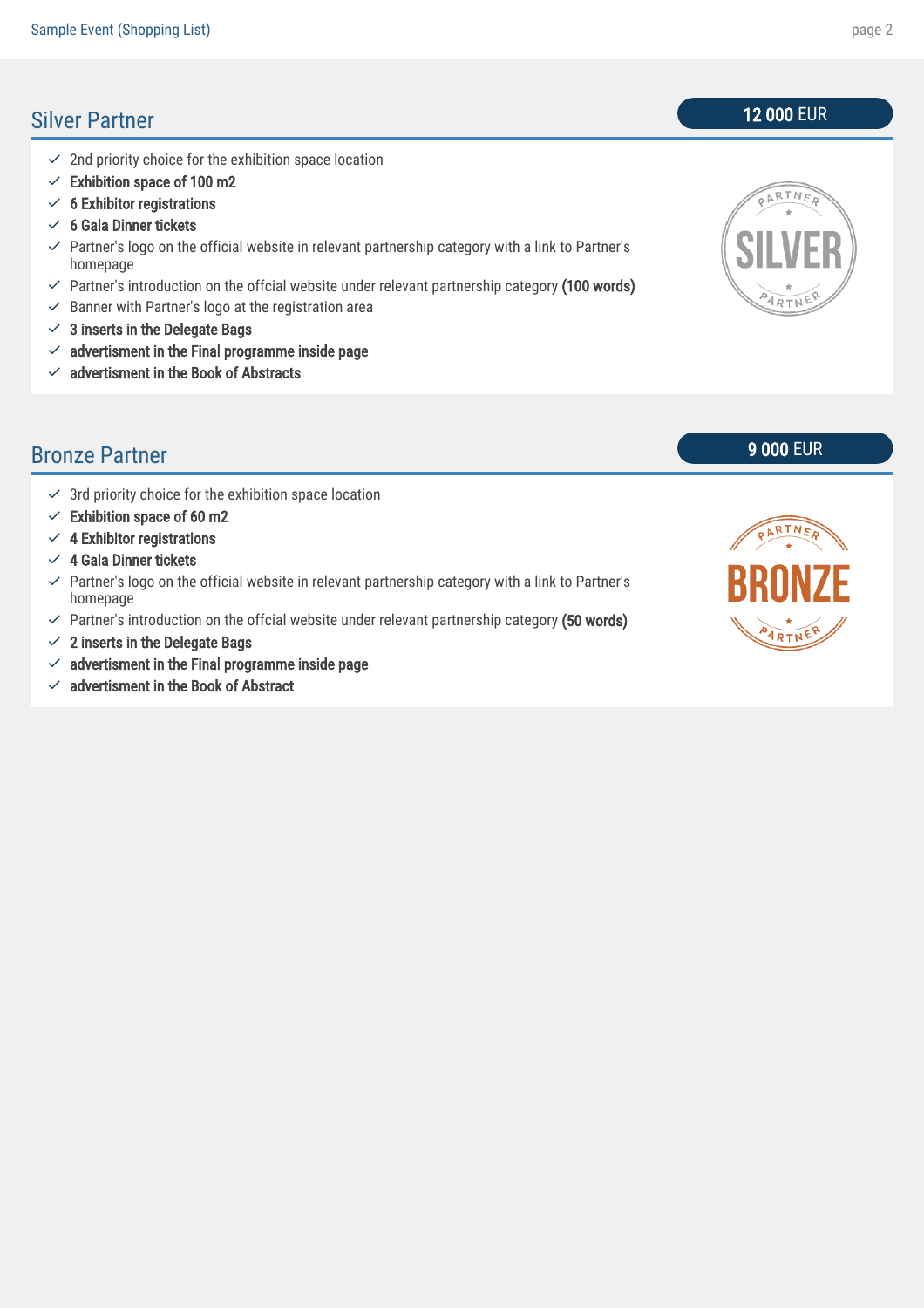### INDUSTRY PRESENTATIONS & SOCIAL EVENTS



#### Industry Satellite Symposium 3 500 EUR / per item

- Companies and organizations are invited to host a Industry Satellite Symposium (from, including time for preparation and dismantling) on their selected topic to present their work and products  $\checkmark$
- $\vee$  Programme subject to the approval of the Scientific Committee
- $\checkmark$  Included conference hall rental with facilities (screen, beam projector and laptop)
- $\vee$  Invitation email to all pre-registered participants
- $\vee$  Partner's logo on the official webpage and in the Final Programme

#### Company Sponsored Workshop 2 500 EUR / per item

- $\vee$  Partner of one of the workshops which are part of the Scientific Program
- $\vee$  Partner's logo on the official webpage and in the Final Programme

#### Gala Dinner 12 000 EUR

- $\vee$  Partner's logo to be printed on all Gala Dinner invitations and menu
- $\vee$  Partner's logo will be placed on the Gala Dinner tables
- $\vee$  Partner can place roll up banners and other branded materials (e.g. napkins etc.) at the Gala Dinner area
- $\checkmark$  Acknowledgement during the Gala Dinner opening speech (5 minutes)
- $\vee$  Partner's logo in the Final Programme
- $\vee$  Partner's logo at the official website with a link to the Partner's homepage

All branded materials must be approved by the organiser.

### Welcome Reception 8 000 EUR

- $\vee$  Partner can place roll-up banners and other branded materials (e.g. napkins etc.) at the Welcome Reception area
- $\checkmark$  Partner's logo in the Final Programme
- $\vee$  Partner's logo at the official website with a link to the Partner's homepage

All branded materials must be approved by the organiser.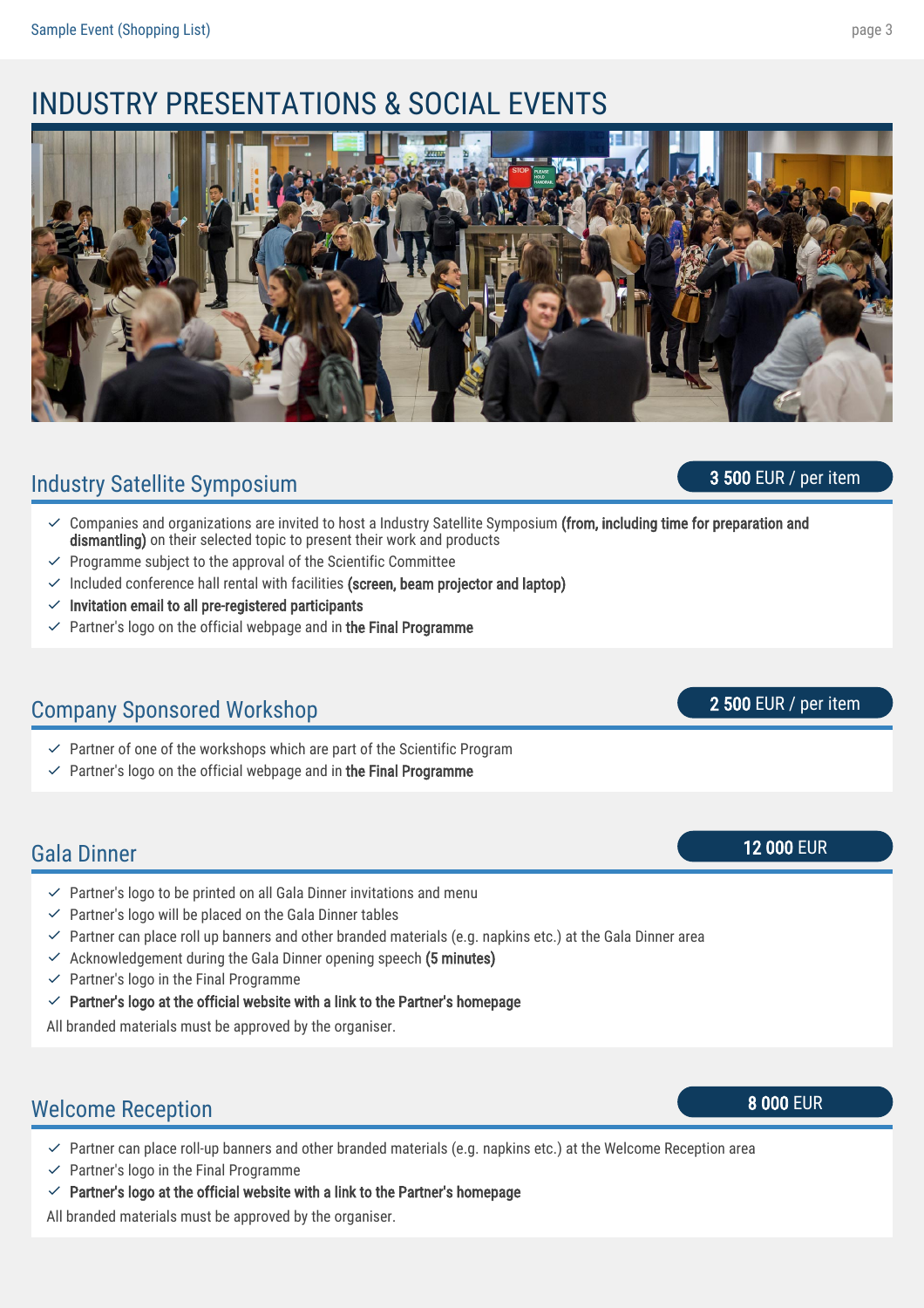### Coffee Break 2000 EUR / per day

- $\checkmark$  Partner's logo displayed on the tables with coffee breaks
- $\vee$  Partner can distribute their own flags, napkins, etc. or place roll-up banners
- $\checkmark$  Partner's logo in the Final Programme

All branded materials must be approved by the organiser.

**Lunch Break** 3 500 EUR / per day

- $\checkmark$  Partner's logo displayed on the catering tables
- $\vee$  Partner can distribute their own flags, napkins, etc. or place roll-up banners
- $\checkmark$  Partner's logo in the Final Programme

All branded materials must be approved by the organiser.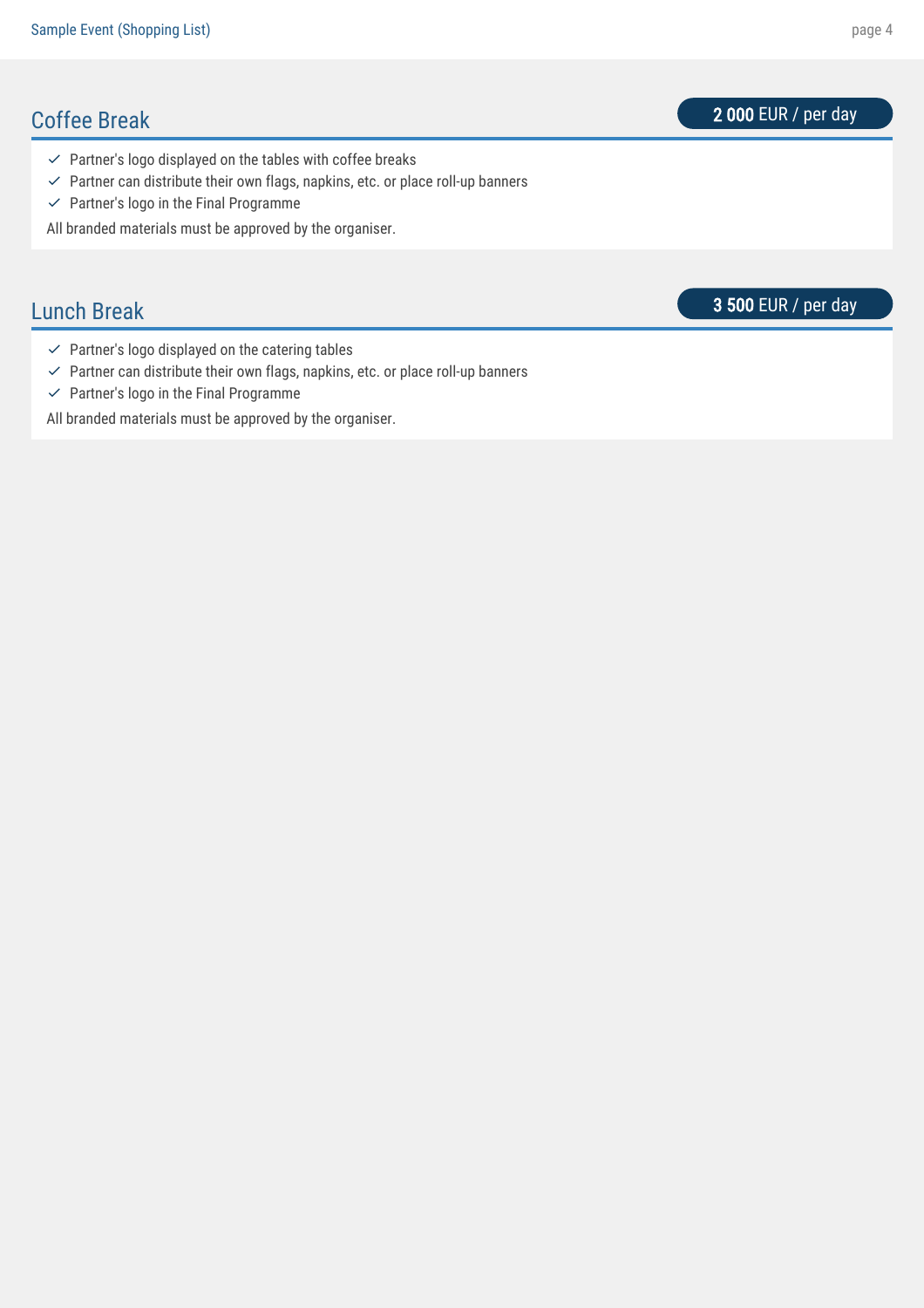# MATERIALS

| <b>Bags</b><br>(50% discount if provided by Partner)                                                                                                                                                                                 | 6 000 EUR        |
|--------------------------------------------------------------------------------------------------------------------------------------------------------------------------------------------------------------------------------------|------------------|
| $\checkmark$ Partner's logo to be printed on the bags along with the official logo of the event<br>Bags will be distributed to all delegates upon registration<br>$\checkmark$<br>$\checkmark$ Partner's logo in the Final Programme |                  |
|                                                                                                                                                                                                                                      |                  |
| <b>Badge Lanyards</b><br>(50% discount if provided by Partner)                                                                                                                                                                       | 3 000 EUR        |
| $\checkmark$ Partner's logo will be printed on all Lanyards<br>$\checkmark$ Lanyards will be distributed to all delegates upon registration<br>$\checkmark$ Partner's logo in the Final Programme                                    |                  |
|                                                                                                                                                                                                                                      |                  |
| Pens<br>(50% discount if provided by Partner)                                                                                                                                                                                        | <b>2 500 EUR</b> |
| $\checkmark$ Partner's logo placed on the pens<br>$\checkmark$ Pens will be distributed to all delegates upon registration                                                                                                           |                  |
|                                                                                                                                                                                                                                      |                  |
| <b>Reusable Water Bottles</b>                                                                                                                                                                                                        | 3 500 EUR        |
| $\checkmark$ Partner's name and/or logo printed on bottle<br>$\checkmark$ Reusable water bottles will be distributed to all delegates upon registration<br>$\checkmark$ Partner's logo in the Final Programme                        |                  |
|                                                                                                                                                                                                                                      |                  |
| <b>Water Stations</b>                                                                                                                                                                                                                | 3 300 EUR        |
| $\checkmark$ Partner's logo will be placed on dispensers<br>$\checkmark$ Partner can provide branded cups<br>All branded materials must be approved by the organiser.                                                                |                  |
|                                                                                                                                                                                                                                      |                  |
| <b>Abstract USB</b>                                                                                                                                                                                                                  | <b>2 800 EUR</b> |
| $\checkmark$ Partner's logo will be placed on USB<br>$\checkmark$ Partner's logo in the Final Programme                                                                                                                              |                  |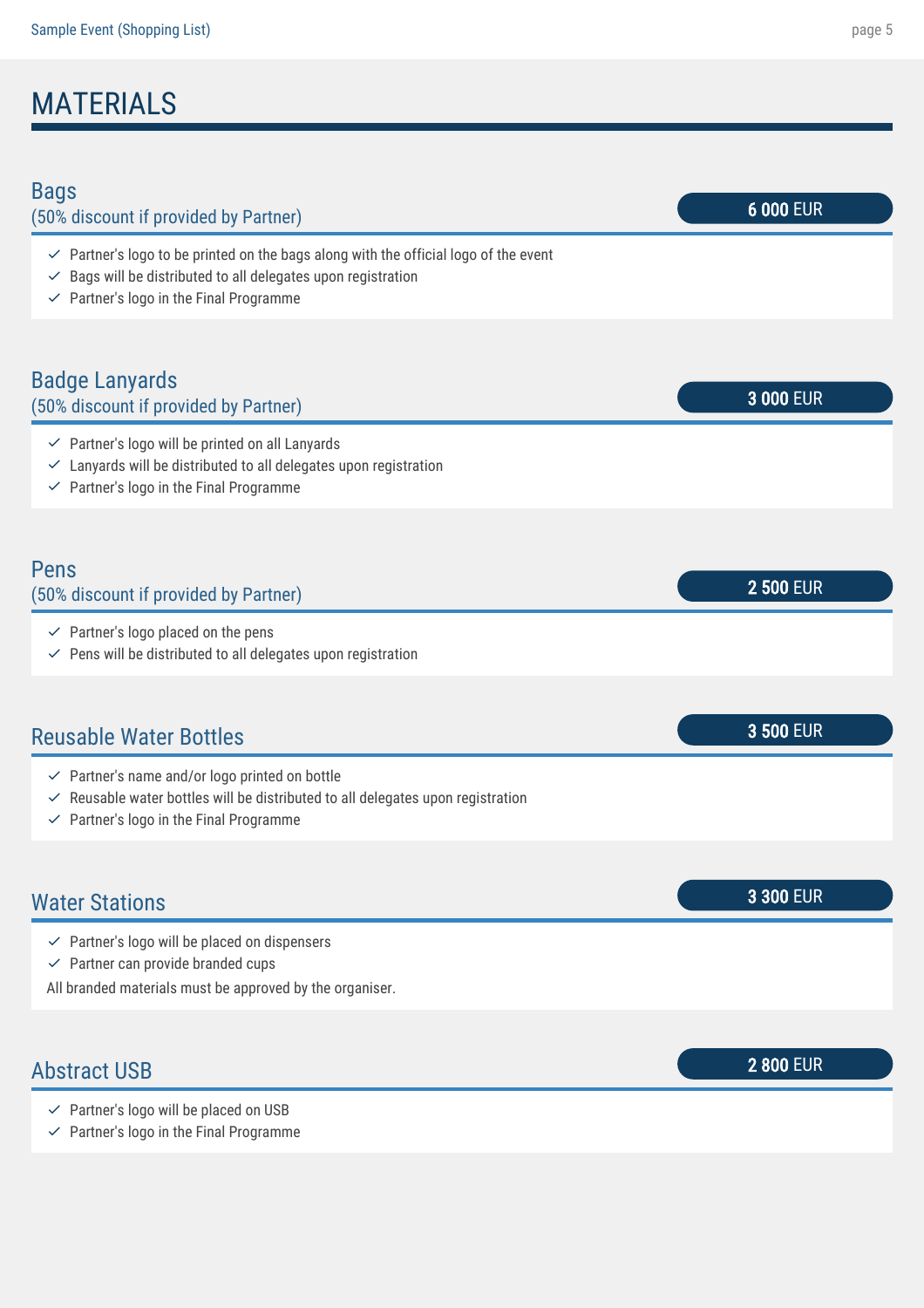## **Charging Station** 3 100 EUR

- $\checkmark$  Partner's logo will be placed on charging stations
- $\checkmark$  Partner's logo in the Final Programme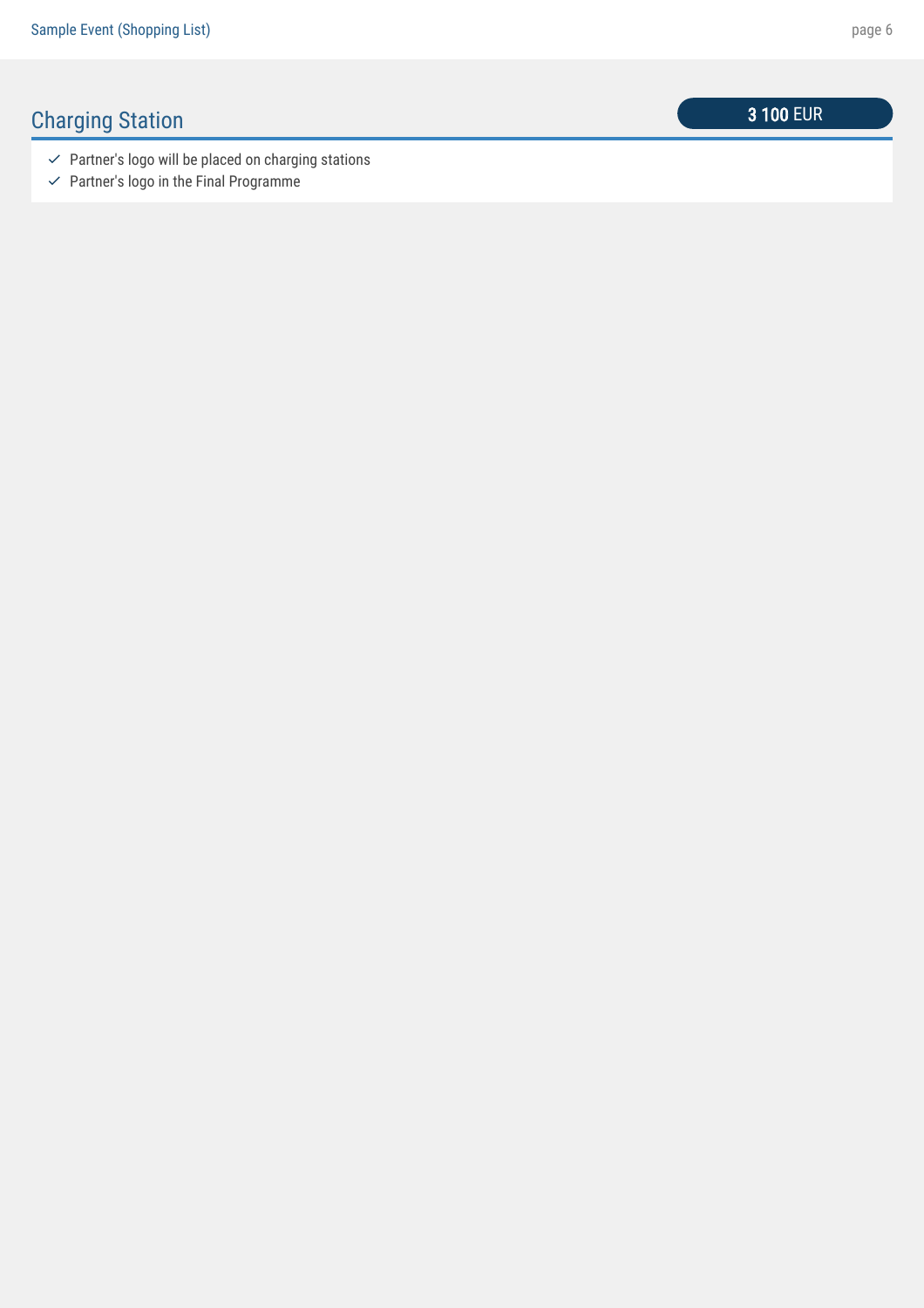# INFORMATION MATERIALS

### Directional Signage 5 000 EUR

 $\vee$  Partner's logo displayed on all directional signs and information boards related to the event venue

### Mobile Application **9 000 EUR**

- $\vee$  Advertising in the event mobile application that can be downloaded by delegates to their smartphones and other electronic devices
- $\vee$  Partner's logo displayed on the homepage of the Mobile Application
- $\checkmark$  Special button with direct information about the Partner
- $\checkmark$  Partner's logo in the Final Programme

# Wi-fi 4 000 EUR  $\vee$  Partner's logo displayed on all signage associated with the wireless internet  $\checkmark$  Partner's logo in the Final Programme Online Programme 3 000 EUR  $\vee$  Partner's logo will be placed on the personal schedule delegates can create

- $\checkmark$  Partner's logo in the Final Programme
- $\vee$  Partner's logo with hyperlink on official website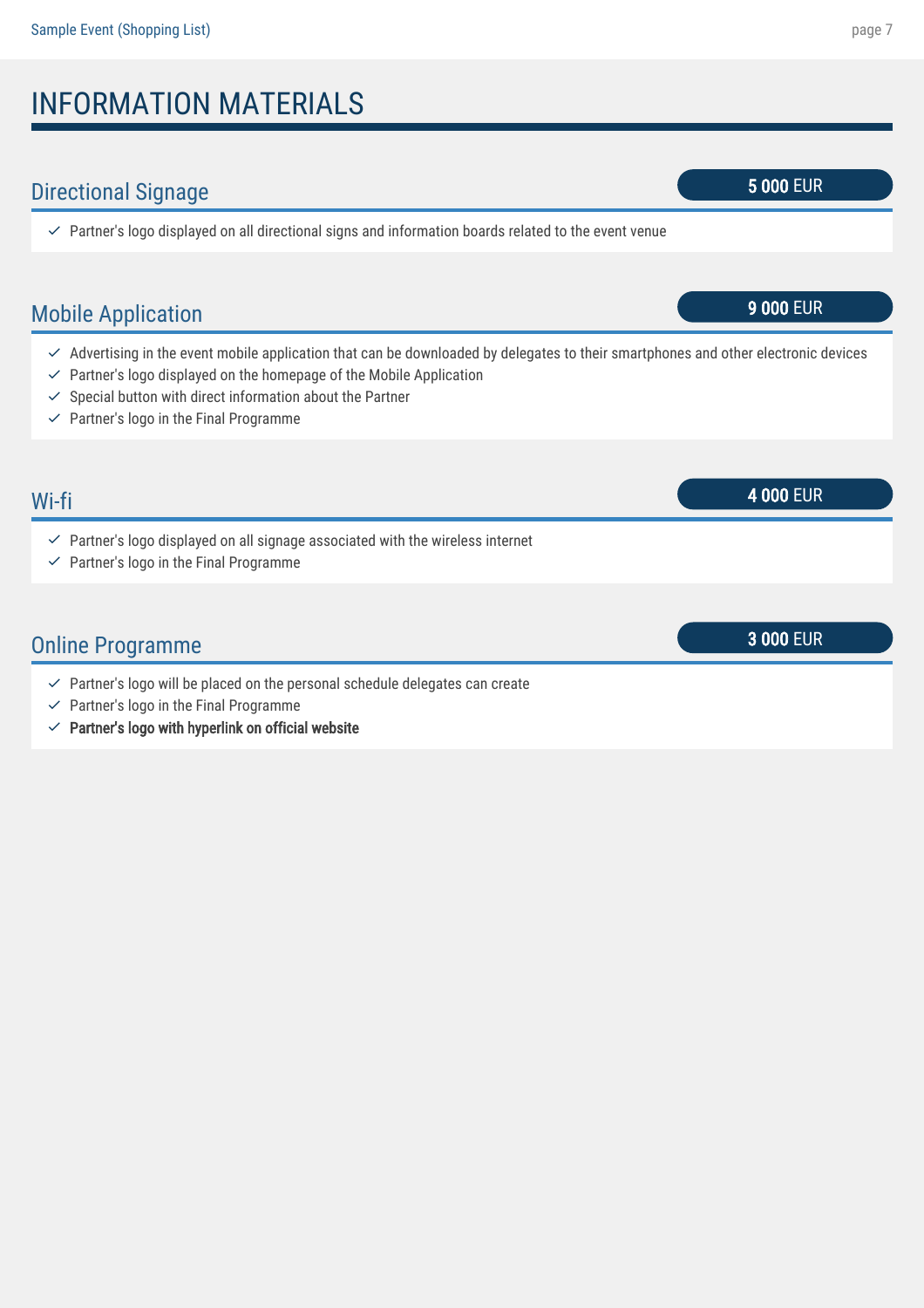## AREAS



### Hospitality Suite 3 000 EUR

- Private meeting room (... dimensions...) with basic equipment and restricted admission dedicated for the whole event only to one Partner  $\checkmark$
- $\vee$  Purpose and use of the space entirely depends on the decision of Partner

# Poster Session 6 600 EUR  $\vee$  Partner's logo displayed on top of each poster board Speakers' Ready Room and the state of the state of the state of the state of the state of the state of the state of the state of the state of the state of the state of the state of the state of the state of the state of th  $\vee$  All speakers use this room to prepare and upload their presentations  $\vee$  Partner's logo displayed within the room and on the computer screens  $\vee$  Partner can provide other branded materials (mouse pads etc.) All branded materials must be approved by the organiser. Relax Zone 5 500 EUR

- $\vee$  Partner can place roll up banners and other branded materials (seating, pillows etc.) at the Relax Zone area
- $\checkmark$  Relax Zone will be available to all attendees

All branded materials must be approved by the organiser.